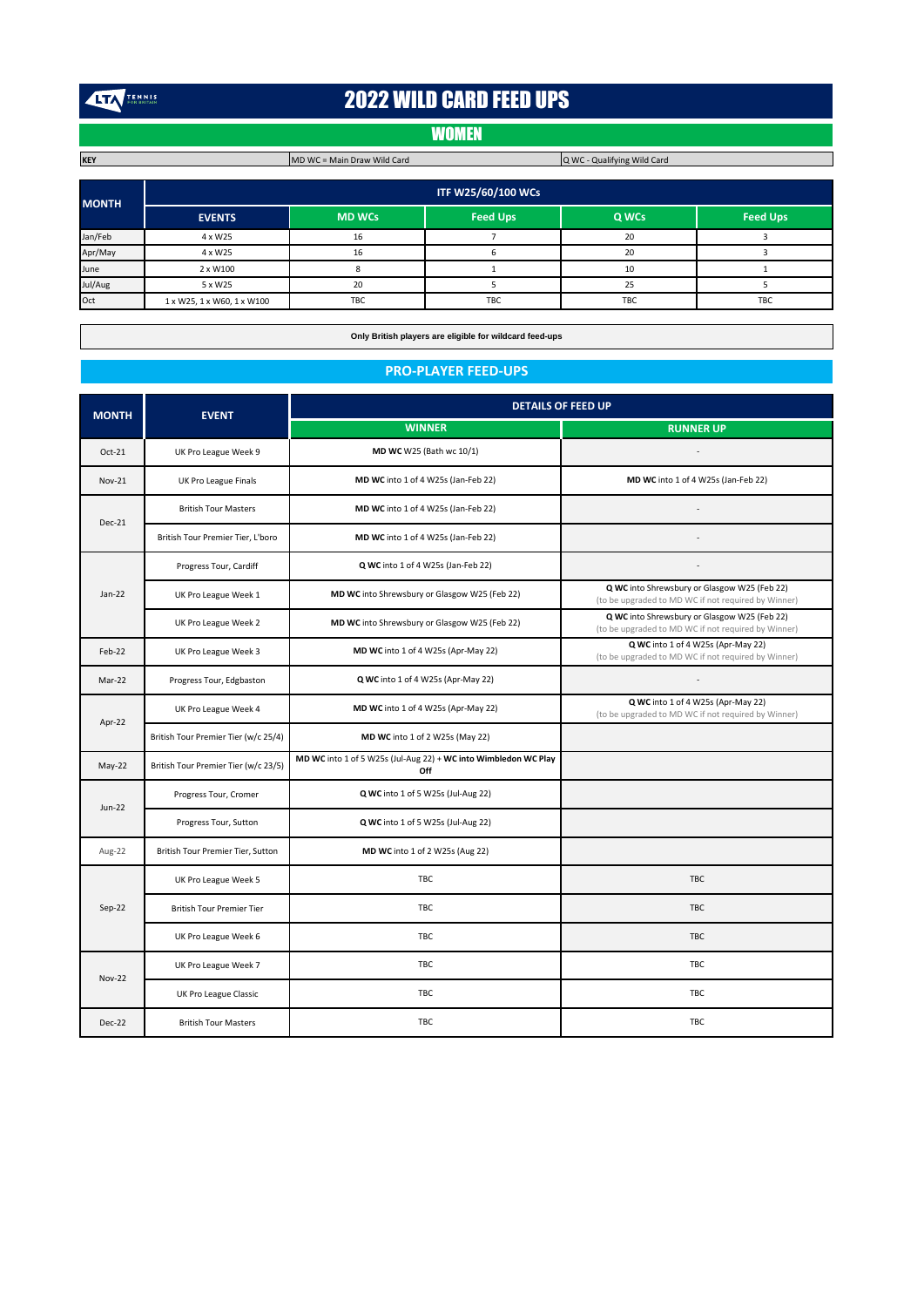### **JUNIOR PLAYER FEED-UPS**

| <b>MONTH</b> | <b>EVENT</b>               | <b>DETAILS OF FEED UP</b>                                                          |                                                                                    |  |
|--------------|----------------------------|------------------------------------------------------------------------------------|------------------------------------------------------------------------------------|--|
|              |                            | <b>WINNER</b>                                                                      | <b>RUNNER UP</b>                                                                   |  |
| Apr-22       | U16 National Championships | MD WC into ITF J2 (Apr 22)                                                         | Q WC into Junior Wimbledon ITF JA                                                  |  |
|              |                            | MD WC into 1 of 4 W25s (Apr-May 22)                                                |                                                                                    |  |
|              |                            | MD WC into Nottingham ITF J1, Roehampton ITF J1, Junior Wimbledon<br><b>ITF JA</b> |                                                                                    |  |
|              | U18 National Championships | MD WC into ITF J2 (Apr 22)                                                         | MD WC into 1 of 4 W25s (Apr-May 22)                                                |  |
|              |                            | MD WC into 1 of 4 W25s (Apr-May 22)                                                | Q WC into Ilkley W100 (June 22)                                                    |  |
|              |                            | MD WC into Ilkley W100 (June 22)                                                   | MD WC into Nottingham ITF J1, Roehampton ITF J1, Junior Wimbledon<br><b>ITF JA</b> |  |
|              |                            | MD WC into Roehampton ITF J1, Junior Wimbledon ITF JA                              |                                                                                    |  |
|              |                            | Q WC into Women's Qualifying of Wimbledon                                          |                                                                                    |  |

## **UNIVERSITY PLAYER FEED-UPS**

| <b>MONTH</b> | <b>EVENT</b>                      | <b>DETAILS OF FEED UP</b>                                                                                         |  |
|--------------|-----------------------------------|-------------------------------------------------------------------------------------------------------------------|--|
|              |                                   |                                                                                                                   |  |
| $Jul-22$     | UK University/US College Feed Ups | Reserved MD WC into NTC W25 (11/7) for UK University/US College Student (must have UTR of 10.50 or higher)        |  |
|              |                                   | Reserved Q WC into NTC W25 (11/7)                                                                                 |  |
|              |                                   | Reserved MD WC into Nottingham W25 (25/7) for UK University/US College Student (must have UTR of 10.50 or higher) |  |
|              |                                   | Reserved Q WC into Nottingham W25 (25/7)                                                                          |  |
| Aug-22       | UK University/US College Feed Up  | Reserved MD WC into Foxhills W25 (1/8) for UK University/US College Student (must have UTR of 10.50 or higher)    |  |
|              |                                   | Reserved Q WC into Foxhills W25 (1/8)                                                                             |  |

**More to be announced from August 2022**